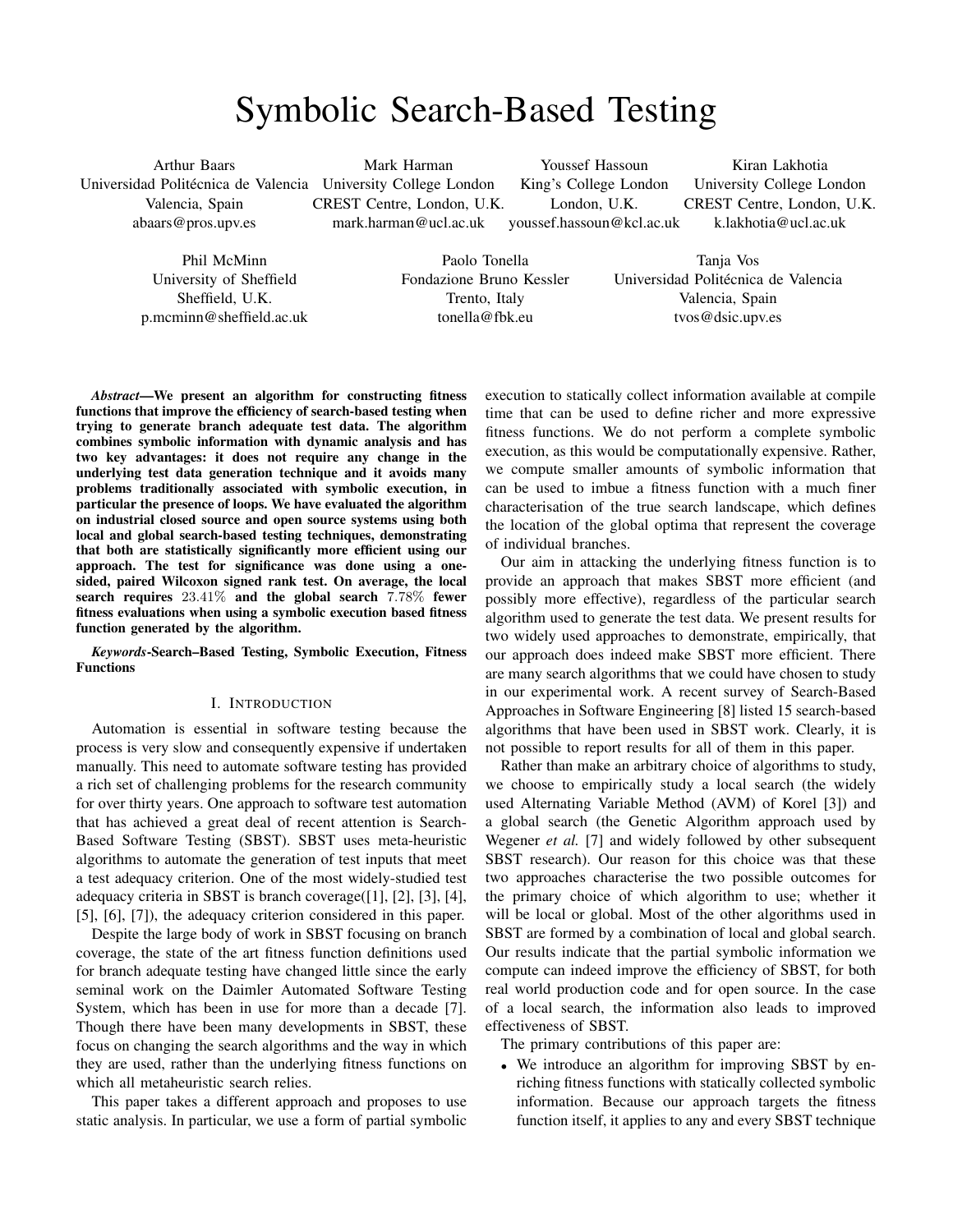and can be incorporated without change to the searchbased algorithm that uses the enriched fitness function.

- We introduce an approach to overcome the problem of loops in traditional symbolic execution that allows us to approximate the impact of symbolic information on fitness. We introduce a new metric called the *approx*imation level<sup>1</sup> to account for uncertainty whenever we cannot compute precise symbolic information, such as in the presence of loops.
- We present the results of an empirical study on both open and closed source code, the results of which indicate that our enriched fitness functions are significantly more efficient than their traditional counterparts.

The rest of the paper is organised as follows: the next section provides an overview of the standard fitness function used in SBST for branch coverage. Section III introduces our fitness function enhancement approach, while Section IV introduces the code analysis algorithm based on symbolic execution. Section V presents the empirical study, with corresponding threats to validity discussed in Section VI. Section VII describes related work and Section VIII draws conclusions.

# II. BACKGROUND

Meta-heuristic algorithms rely on a fitness function to guide the search towards a global optimum, *i.e.*, the desired test data. For branch coverage, the state of the art fitness function comprises two measures: a *branch distance* and an *approach level*. When both these measures are 0 the desired test data has been found. The approach level records how many of a target branch's control dependent nodes were not executed by a particular input. The fewer control dependent nodes executed, the 'further away' the input is from executing the target in control flow terms. Consider the example from Figure 1 and assume the target is the true branch of node (3). If an input takes the false branch at node (1) then the approach level is 2, and if an input takes the false branch at node (2), the approach level is 1 and so forth.

Whenever an input misses the target branch, the branch distance measure is used to compute how close the input was to staying on a path leading to the target. It is computed using the condition of the last (Control Flow Graph) node in an input's execution trace which holds a transitive control dependence on the target, and where execution diverged from the target. Resuming the example from Figure 1, if an input takes the false branch at node (1), the branch distance is computed through  $|x-0|+K$ , where K is a failure constant  $(K = 1)$  throughout this paper). Different branch distance formulae exist depending on the relational predicate types used within the condition of branching nodes on which the target is control dependent. The interested reader is referred to the work of Tracey *et al.* [9] for a complete list of branch distance functions.



Fig. 1. Example C code used to demonstrate the standard fitness function used in Search-Based Testing.

For a target branch  $t$ , an input vector  $v$ , and a node  $n$ where execution diverged from  $t$ , the complete fitness value is then computed by combining the branch distance and approach level:

$$
ff_n(t, v) =
$$
  
approach<sub>\_\_level</sub> $(t, v) + norm(branch_distance(t, v))$ 

Note that the branch distance measure is normalized to a value between  $[0, 1]$ , using either of the following normalization functions [10]:

$$
norm(d) = \begin{cases} 1 - 1.001^{-d} & \text{or,} \\ \frac{d}{(d+1)} & \text{(used in this paper)} \end{cases}
$$

This fitness function can be inefficient when multiple, interdependent conditions need to be satisfied as in the example from Figure 1. For instance, when trying to cover the true branch at node (3), the values chosen for the inputs  $x, y$  and z that satisfy the first two conditions are unlikely to traverse the true branch at node (3). This is because the probability of the search optimizing both  $y$  and  $z$  to 0 is low.

In general, optimizing each condition in 'isolation', as is the case with the standard fitness function, can be considered sub-optimal. Symbolic execution on the other hand is able to capture such constraints and interdependencies between variables in the form of a *path condition*. For example, the path condition describing the execution where all conditions evaluate to true in Figure 1 would be  $\langle x = 0 \wedge y = z \wedge x = z \rangle$ , where  $x, y$  and z denote symbolic variables corresponding to the three integer inputs  $x, y, z$ . For the purpose of testing, a path condition can be fed to a constraint solver to obtain concrete input values which can be used to execute the program.

However, it is well known that static symbolic execution of a program faces several challenges, arising from loops and code constructs that cannot easily be symbolically executed such as unknown (library) functions, complex pointer arithmetic and functions pointers to name but a few. Loops in particular are a common problem, because they can result in infinitely many program paths and further, when trying to cover a target branch, it may not be possible to determine the number of loop iterations necessary to reach the target a priori.

<sup>&</sup>lt;sup>1</sup>Note that the definition of approximation level in this paper is not to be confused with the approximation level defined in [7], which is equivalent to the *approach level* metric described in Section II.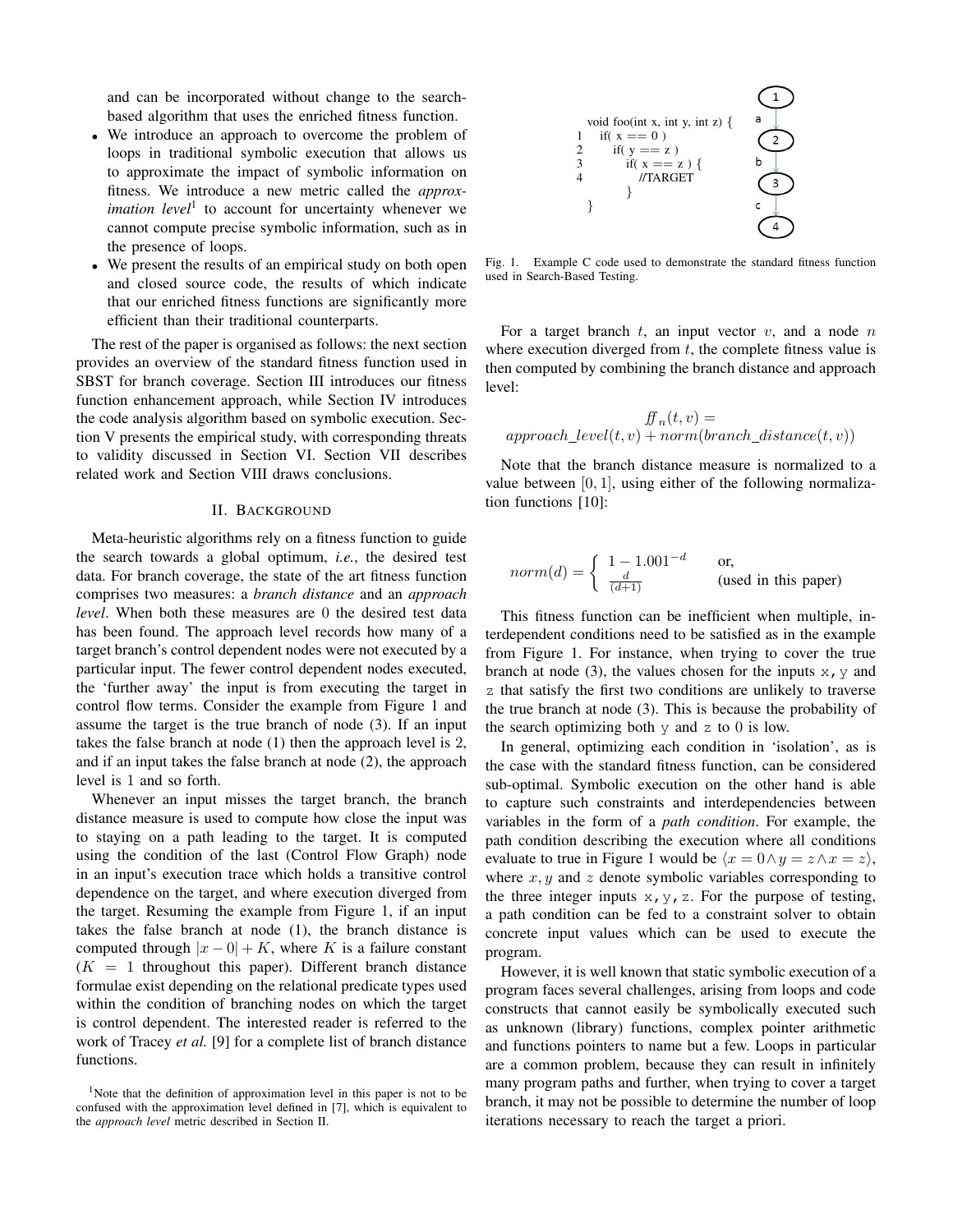The field of Dynamic Symbolic Execution (DSE), also known as concolic testing, first introduced by Godefroid *et al.* [11] tries to overcome some of the challenges faced by static symbolic execution. In DSE, information obtained through dynamic analysis is used to aid symbolic execution. The work presented in this paper proposes to do the opposite, *i.e.*, use information gathered through symbolic execution to aid SBST.

# III. SYMBOLICALLY ENHANCED FITNESS FUNCTION

The hypothesis underlying the research work presented in this paper assumes that incorporating information obtained from symbolic execution into the fitness function for branch coverage reduces the number of fitness evaluations required to cover a branch. We call our approach *fitness function enhancement* because the information collected along a program path using symbolic execution is used in place of the traditional approach level and branch distance measures.

Before the formal presentation of the fitness function enhancement algorithm we provide some initial intuition. We propose to replace the branch distance measure introduced in Section II with a *path distance* measure. Assume an input follows the false branch at node (1) in Figure 1 and that our target is the true branch of node (3). We start by computing a path expression [12] representing all paths from node (1) to the target. Let this path expression be *abc* (the edge labels  $a, b, c$ refer to the sub-graph shown on the right in Figure 1). We then symbolically execute this path expression to obtain a set of (partial) path conditions. In our example this set denotes a singleton of the form  $\{x = 0 \land y = z \land x = z\}$  because there is only one path from node (1) to the true branch of node (3). Next we apply the branch distance measure from Section II to each of the atomic conditions in the *path condition* (*i.e.*,  $x = 0, y = z, x = z$ , and sum the results to form a path distance. In case we have more than one path distance, we choose the minimum for our fitness computation. The intuition behind this choice is that the path condition with the smallest path distance is the closest to being satisfied by an input.

It may not always be possible to symbolically execute a path expression due to sources of uncertainty. To account for this we introduce a second measure called the *approximation level*. The approximation level will be defined as the number of conditions that cannot be added to a path condition, and are thus not considered in the path distance. For example, a condition that uses variables whose definition originates from a statement inside a loop will be dropped. This is because in general we do not know how often a loop is executed, thus we also do not know the final value of the variables that are defined in a loop. Other sources of uncertainty can include variables defined through system calls to which we do not have access.

The next section will provide formal definitions of the *approximation level* and *path distance*, along with the algorithm for computing the enhanced fitness function  $\left(e\ddot{f}\right)$ .



Fig. 2. Illustrative C code involving a loop with nested if-statements, used to demonstrate the symbolically enhanced fitness function.

### *A. Definitions*

Let  $p$  be the path expression representing all paths between a start node  $n$  and a target node  $t$ . This path expression may contain loops, represented as terms of the form  $A^*$ . For such terms, we may opt for an arbitrary level of unrolling (*e.g.* k times), but we cannot handle unbounded (potentially infinite) unrollings. As a consequence, when the upper limit for the number of unrollings is reached, we make the assumption that variables defined in any successive loop iterations are destroyed, since in general, we cannot determine the required number of loop iterations. Such variables will be represented by the term D[A]. The path expression involving loops (*i.e.*, A<sup>∗</sup> ) can thus be expanded as:

$$
A^* = 1 + A + A^2 + A^3 + \ldots + A^k D[A]
$$

By replacing  $A^*$  with  $A^* = 1 + A + A^2 + A^3 + \ldots + A^k D[A]$ in the path expression p we obtain an *approximated path* expression p' which contains some *destroy* terms of the form  $D[A]$ . In the path condition produced by symbolic execution of  $p'$ , we drop any clauses involving variables whose definition is inside a destroyed sub-path. Such destroyed clauses are counted and their number defines the approximation level used in the fitness function. Path conditions built by dropping one or more conditions are said to be *partial*; the others are said to be *complete*.

Definition 1. Branch distance: *A quantification in the range* [0, 1] *of a boolean branch condition, such that the value zero is obtained iff the condition evaluates to true. Values close to* 1 *indicate that the condition is far from being satisfied. Intermediate values should be such as to smoothly guide the search toward satisfying the condition.*

Definition 2. Path distance: *A quantification of the (partial or complete) path condition, given by the sum of the branch distances computed for the conditions appearing as nondestroyed in the path condition for the approximated path expression. It is zero when all conjuncts in the path condition evaluate to true.*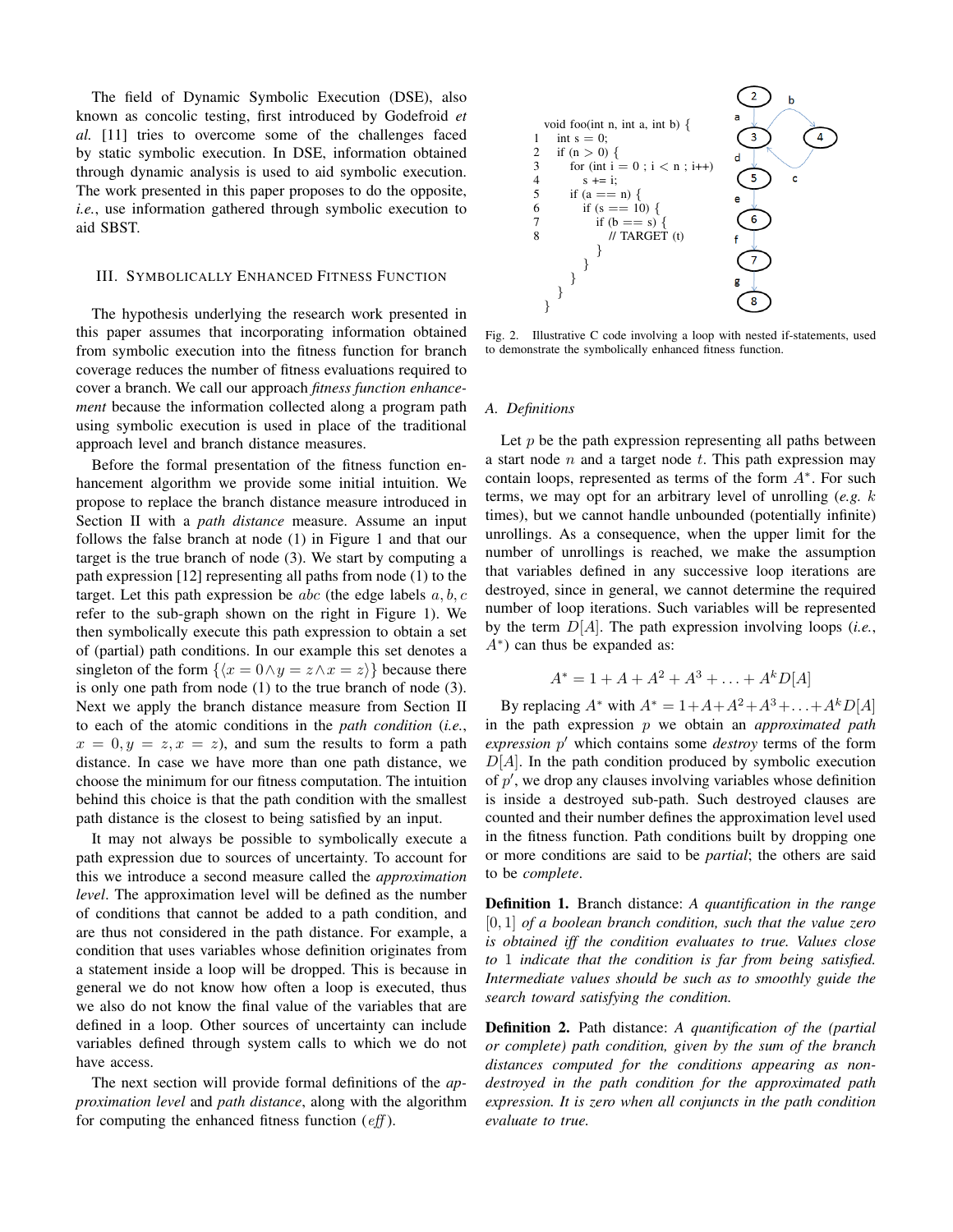Whenever we build a partial path condition, we are dropping a number of conditions which involve data dependencies originating in a loop. The number of dropped conditions is the approximation level.

Definition 3. Approximation level: *The approximation level along a path is the number of conditions that are dropped from the path condition since they involve variables defined inside loops that are used in the condition.*

An approximated path expression  $p'$  can always be normalized into a sum of alternative paths. In fact, in  $p'$ , loops  $A^*$ are replaced by alternative  $k$ -bounded loop iterations, hence  $p'$ contains only sequence (multiplication) and alternative (sum) operators, which can be normalized into a sum of products by resorting to distribution of multiplication over sum.

Definition 4. Fitness function: *Let the normalized approximated path expression*  $p'$  *have the form*  $p_1 + p_2 + \ldots + p_h$ *, the fitness function* eff *for a node* n *is defined as:*

$$
eff_n = \min\{f_1, f_2, \dots, f_{h}\}\
$$

where  $f\!f{}_{1}, f\!f{}_{2}, \ldots, f\!f{}_{h}$  are the fitness functions for the atomic paths in p', each being computed as the sum of approximation *level and path distance:*

$$
f\hspace{-0.1cm}f_i = approximation\_level + path\_distance(p_i)
$$

Consider the example code in Figure 2 and assume our target is the true branch at node (7). If an input traverses the false branch at node (2), the path expression representing all paths from node (2) to the target is  $a(bc)^*defg$ . We may distinguish paths not entering the loop,  $(bc)^*$ , from paths which enter it one or more times  $(i.e., k = 1)$ . The first case (not entering the loop) is described by the path expression  $adefg$ . Symbolically executing this path expression yields the following path condition:  $(n > 0 \land 0 \ge n \land a = n \land s =$  $10 \wedge b = s$ . The path described by this path condition is clearly infeasible, because the conditions  $n > 0$  and  $0 \geq n$ are mutually exclusive. Hence, we will not consider it any further.

The second case (entering the loop one or more times) can be described by the path expression  $abcD[bc]defq$ . The term  $D[bc]$  indicates that all variable definitions occurring along the path bc are to be treated as *unknown*, because the number of iterations for the loop  $bc$  is unknown (it will be one or more). For the example in Figure 2, two variables are defined inside the loop  $bc$ ; s and i. Since we do not know how often the loop will be executed, we also do not know the final values of s and i when we exit the loop. Therefore we *drop* any conditions obtained by symbolically executing the sub-path following the term  $D[bc]$  that involve such variables, *i.e.*, we do not add those conditions to the path condition.

The approximation level accounts for this by being incremented for each condition that is dropped. Completing our example, symbolically executing the path expression  $abcD[bc]defg$  yields the path condition:  $\langle n \rangle 0 \wedge 0 \langle n \rangle a =$  $n$ ). Since we dropped three conditions ( $1 \ge n$ ,  $s = 10$ ,  $b = s$ ) the approximation level is 3. Thus, the approximation level allows us to distinguish an input reaching node (2) and taking the false branch, from an input taking the true branch at node (2) and thus getting closer to the target. Note that the approximation level reaches 0 once we reach node (5).

# IV. ALGORITHM TO COMPUTE SYMBOLICALLY ENHANCED FITNESS FUNCTIONS

Algorithm 1 Compute symbolically enhanced fitness functions

- **Input** CFG: control flow graph of the program under test;  $t$ : target edge to be covered
- **Output**  $eff_n$ : fitness function to be used by each test case reaching node  $n$ , for each CFG node  $n$  holding a transitive control dependency on t
- 1: for each CFG node  $n \in N|n$  holds a transitive control dependency on  $t$  do
- 2: Compute the sub-graph  $subCFG_n$  of  $CFG$  from n to t, *i.e.*, the intersection between nodes/edges forward reachable from  $n$  and nodes/edges backward reachable from  $t$
- 3: Apply the node reduction algorithm [12] to determine the path expression p for  $subCFG_n$
- 4: Compute the approximated path expression  $p'$  from  $p$ by approximating loops  $A^*$  in the path expression  $p$  as  $A^* \approx 1 + A + A^2 + A^3 + \ldots + A^k D[A]$ , for some fixed value of  $k$
- 5: Normalize the approximated path expression  $p'$  into a sum of products:  $p' = p_1 + p_2 + \ldots + p_h$
- 6: **for each** path  $p_i$  in the normalized path expression  $p'$ do
- 7: Perform a symbolic execution along  $p_i$ , keeping track of destroyed variables and annotating destroyed conditions as  $D[c]$ ; the result is path condition  $pc<sub>i</sub>$
- 8: Turn the path condition  $pc<sub>i</sub>$  into a fitness function  $f_i$  by replacing conditions with branch distances and destroyed conditions with 1
- 9: end for
- 10: Define the fitness function  $\operatorname{eff}_n$  for node n as:  $\operatorname{eff}_n =$  $min{f_1, f_2, \ldots, f_{h}}$

11: end for

Algorithm 1 shows the pseudo-code for the computation of the enhanced fitness functions introduced in the previous section. Input to the algorithm is a program, represented as its Control Flow Graph (CFG), and a CFG edge  $t$  that represents the current test target, *i.e.*, the branch to be covered. The output produced by the algorithm is a set of symbolically enhanced fitness functions, one for each CFG node  $n$  that holds a transitive control dependency on  $t$ . For each such node that is part of the execution trace of an input, the corresponding fitness function is evaluated, with the minimum value forming the overall fitness for that input.

For all nodes  $n$  that hold a transitive control dependency on the target branch, Algorithm 1 determines the path expression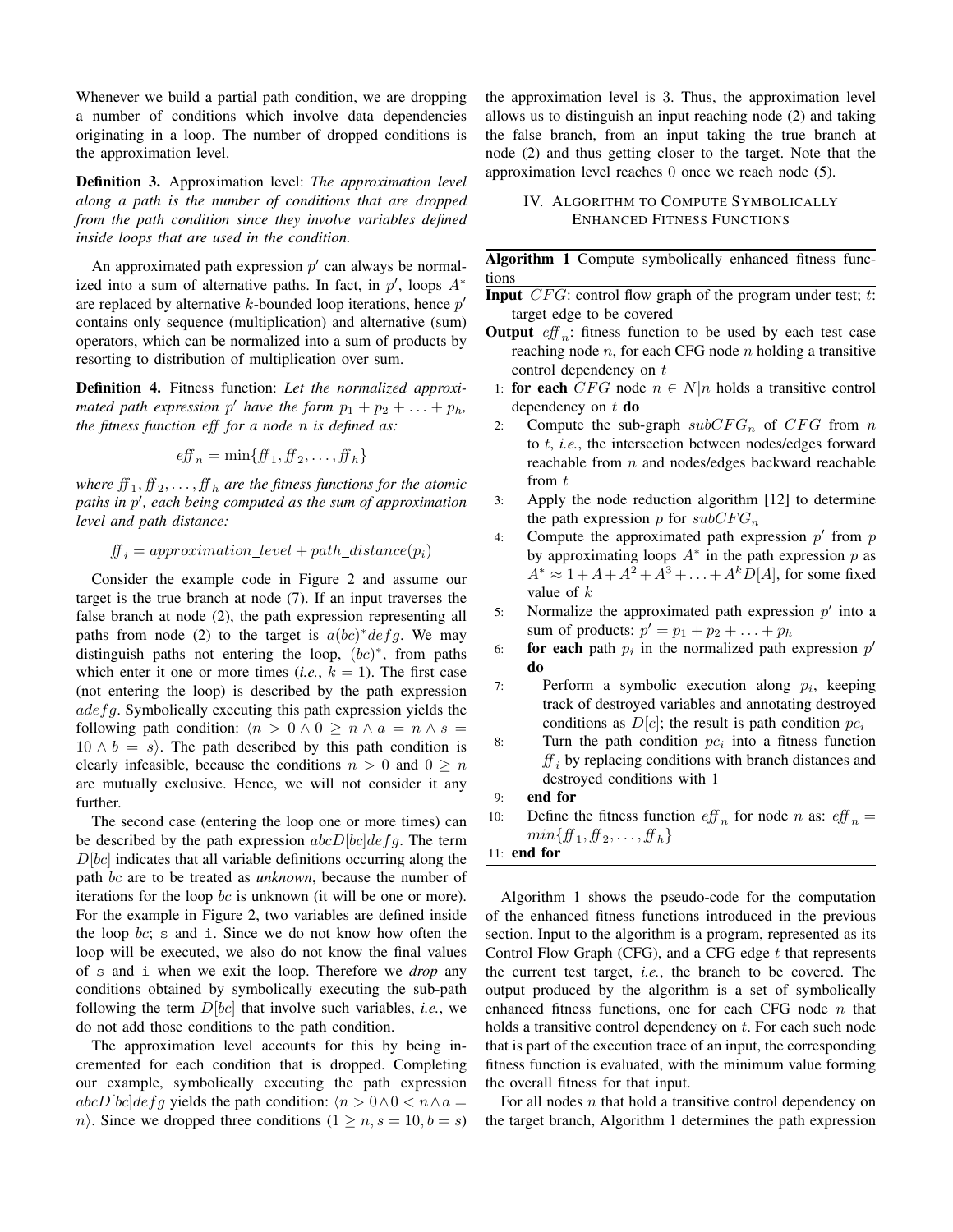p representing all paths from n to the target t (steps 2-3). Then, loops are approximated (typically as  $A^* \approx 1 + AD[A]$ ) and an approximated path expression  $p'$  is computed and normalized into a sum of products (steps 4-5). For each normalized approximated path expression  $p_i$  composing the path  $p'$ , symbolic execution is used to compute the corresponding path condition  $pc_i$  (step 7). Whenever a destroyed sub-path is encountered during the symbolic execution, all variables defined inside the sub-path are collected among the destroyed variables. Successively added conditions which make use of destroyed variables are marked as destroyed conditions. In step 8, the path condition  $pc<sub>i</sub>$  is converted into a fitness function for  $p_i$  by replacing conditions with branch distances, except for destroyed conditions, which increase the approximation level by one. The final fitness function for node  $n$  is the minimum among the fitness function values computed along the alternative paths appearing in the normalized approximated path expression.

# V. EMPIRICAL STUDY

The aim of the empirical study in this paper is to analyse the impact of using the enhanced fitness function in SBST. The two research questions to be addressed by the study are as follows:

Research Question 1 - Effect of eff on branch coverage. The level of branch coverage achieved, *i.e.*, effectiveness of the testing technique, is often the main focus when investigating an automated test data generation approach. Our proposed change in fitness function should not negatively affect the level of coverage achieved by a test data generation technique. Does this hypothesis hold?

Research Question 2 - Effect of *eff* on efficiency. Alongside coverage, efficiency is also an important factor of any testing technique. Does the enhanced fitness function make SBST more efficient, and if so, what is the performance increase?

We selected two commonly used search algorithms for evaluation; a form of hill climbing known as the Alternating Variable Method (AVM), first introduced by Korel [3], and a Genetic Algorithm (GA) based on the approach described by Wegener *et al.* [7]. Details of the two algorithms can be found in Section V-A and Section V-B respectively. The search-based testing framework, IGUANA [13], was extended to include the enhanced fitness function proposed in this paper and subsequently used to perform the test data searches.

The study was performed on 338 branches, drawn from five different C programs, two of which were provided by Daimler, two are open source and one is the well-studied triangle program. The input domain for each function is composed of global variables and formal parameters. We chose not to use any input domain reduction and defined the domain of each variable according to its declared type. Details of the subjects used in the empirical study can be found in Table I.

The programs f2 and defroster are industrial case studies provided by Daimler and represent production code for engine and rear window defroster control systems. The code is machine generated from a design model of the desired behaviour. To complement the industrial examples, two opensource case studies were selected. tiff-3.8.2 is a library for manipulating images in the Tag Image File Format (TIFF). The functions tested comprise routines for placing images on pages and for building 'overview' compressed sample images. Finally, triangle is the well-known triangle classification program, often used as a benchmark program in automated test data generation studies.

Each search for test data was performed 30 times for every combination of fitness function and search algorithm. If test data was not found to cover a branch after 100, 000 fitness evaluations, the search was terminated. Serendipitous coverage, *i.e.*, branches covered by accident during the test data generation process, was ignored, so that a distinct search was carried out for every branch. The success or failure of each search was recorded, along with the number of fitness evaluations required to find the test data. From this, the 'success rate' of each branch can be calculated – the percentage of the 30 runs in which test data to execute the branch was found. The 30 runs were performed using an identical list of fixed seeds for random number generation, so as to provide a basis for assessment with tests for statistical significance using a one-sided, paired Wilcoxon signed rank test. Such tests are necessary to provide robust results in the presence of the inherently stochastic behaviour of the search algorithms.

To facilitate replication, we will now discuss the configuration of the two search algorithms used in the study.

# *A. Alternating Variable Method Setup*

The AVM is a simple but effective optimization technique [2]. It is a form of hill climbing and works by continuously changing an input parameter to a function in isolation.

Initially all (arithmetic type) inputs are initialized with random values. Then, so called *exploratory moves* are made for each input in turn. These consist of adding or subtracting a delta from the value of an input. For integral types the delta starts off at 1, *i.e.*, the smallest increment (decrement).

When a change leads to an improved fitness value, the search tries to accelerate towards an optimum by increasing the size of the neighbourhood move with every step. These are known as *pattern moves*. The formula used to calculate the delta added or subtracted from an input is:  $\delta = 2^{it} \cdot dir \cdot$  $10^{-prec_i}$ , where it is the repeat iteration of the current move (for pattern moves),  $dir$  either  $-1$  or 1, and  $prec_i$  the precision of the  $i^{th}$  input variable. The precision applies to floating point variables only (*i.e.*, it is 0 for integral types). It denotes a scale factor for the size of a neighbourhood move. For example, setting the precision ( $prec_i$ ) of an input to 1 limits the smallest possible move to  $\pm 0.1$ . Increasing the precision to 2 limits the smallest possible move to  $\pm 0.01$ , and so forth. For all experiments carried out in this paper, the precision for floating point variables was fixed at 3.

Once no further improvements can be found for an input, the search continues optimizing the next input parameter, and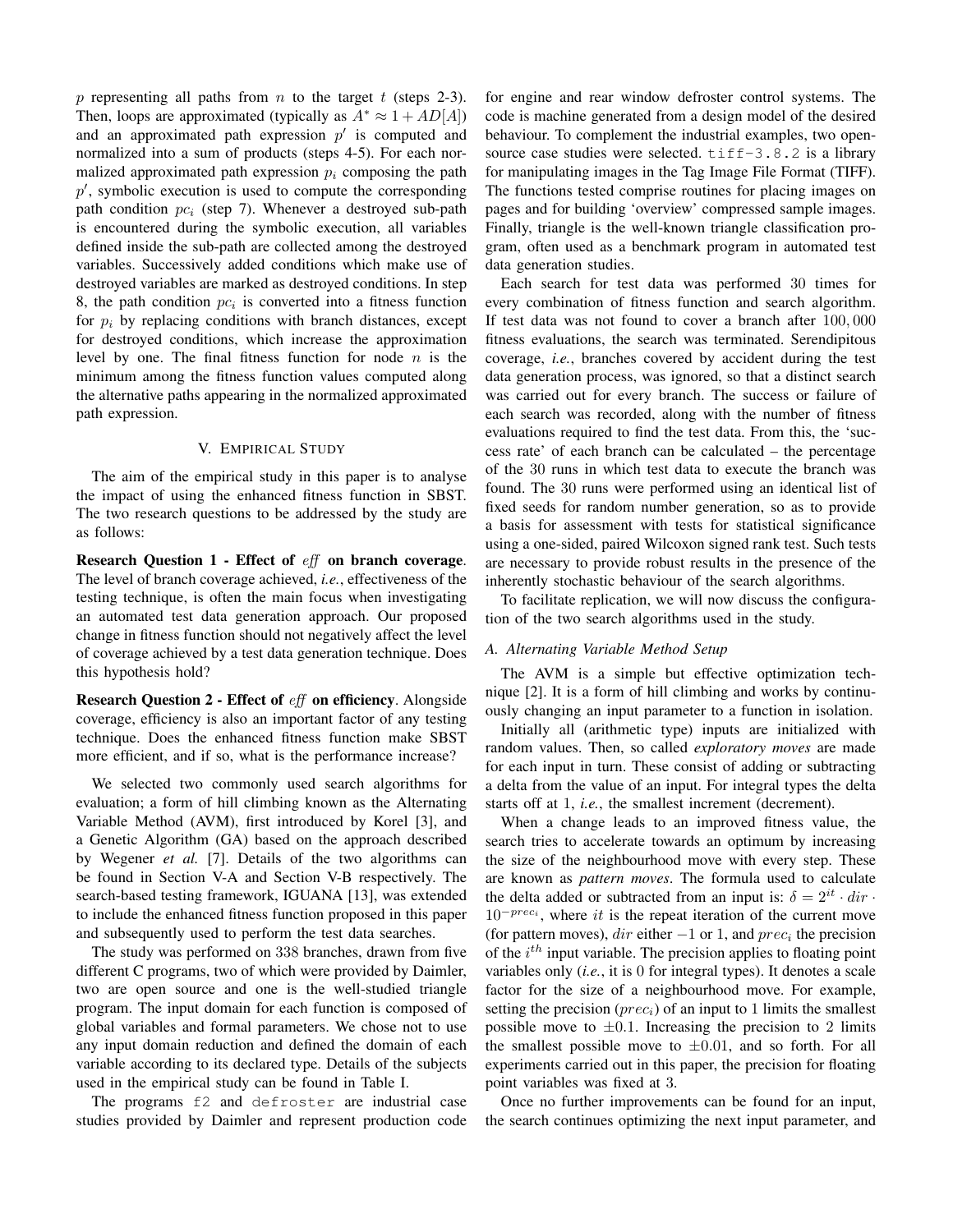#### TABLE I DETAILS OF THE TEST SUBJECTS.THE LINES OF CODE COLUMN CONTAINS THE *ansic* OUTPUT OF THE SLOCCOUNT TOOL [14] USED IN ITS DEFAULT SETTING AND APPLIED TO THE ROOT SOURCE DIRECTORY OF EACH PROGRAM.

| <b>Test Subject/</b><br><b>Function</b> | Lines of<br>Code | Number of<br><b>Branches Attempted</b> | Number of<br>Loops | <b>Approximate Domain</b><br><b>Size</b> |
|-----------------------------------------|------------------|----------------------------------------|--------------------|------------------------------------------|
| bibclean                                | 10,252           |                                        |                    |                                          |
| check ISBN                              |                  | 54                                     |                    | 2112                                     |
| check ISSN                              |                  | 54                                     |                    | 2112                                     |
| defroster                               | 179              |                                        |                    |                                          |
| Defroster main                          |                  | 72                                     | $\mathbf{0}$       | $2^{137}$                                |
| f2                                      | 305              |                                        |                    |                                          |
| F <sub>2</sub>                          |                  | 46                                     | $\Omega$           | $2^{272}$                                |
| tiff-3.8.2                              | 47.794           |                                        |                    |                                          |
| <b>TIFF</b> GetSourceSamples            |                  | 32                                     | $\overline{2}$     | $2^{135}$                                |
| TIFF_SetSample                          |                  | 28                                     | 0                  | $2^{1102}$                               |
| PlaceImage                              |                  | 24                                     | $\theta$           | 28402                                    |
| triangle                                | 53               |                                        |                    |                                          |
| triangle                                |                  | 28                                     | $\mathbf{0}$       | $2^{96}$                                 |
| Total                                   | 58,583           | 338                                    | 4                  |                                          |

may recommence with the first input if necessary. In case the search stagnates, *i.e.*, no move leads to an improvement, the search restarts at another randomly chosen location in the search-space. This is known as a *random restart* strategy and is designed to overcome local optima and enable the AVM to explore a wider region of the input domain for the function under test.

#### *B. Genetic Algorithm Setup*

A GA is a global search algorithm first proposed by Holland in the 1970s [15]. The configuration of the GA used in this paper is based on the approach described by Wegener *et al.* [7] who used GEATbx by Hartmut Pohlheim [16].

An overall population of 300 individuals is divided into six competing sub-populations, which begin with 50 individuals each. After evaluation, individuals in each sub-population are sorted using a linear ranking method [17] with a selection pressure of 1.7. Then, individuals are selected for reproduction through Stochastic Universal Sampling (SUS) [18]. In SUS, the probability of an individual being selected is proportionate to its (rank-based) fitness value. Selected individuals are recombined using a discrete recombination strategy [19], whereby an offspring receives each gene from either parent with an equal probability.

After recombination, offspring individuals are mutated according to the breeder genetic algorithm mutation strategy [19]. The mutation operator is applied with probability 1  $\frac{1}{len}$ , where *len* is the number of genes in an individual *(i.e.*, the length of the input vector). For each gene to be mutated, a mutation range  $r_i = size \cdot dom_i$  is defined, where  $dom_i$ is the domain size of the  $i<sup>th</sup>$  input parameter and size is a mutation step size. The mutation step size varies for each of the six sub-populations and is defined as  $size = 10^{-pop}$  with  $1 \leq pop \leq 6$ . The mutated value of an input parameter can thus be computed as  $v_i = x_i \pm r_i \cdot \eta$ . Addition or subtraction is chosen with an equal probability, and  $\eta = \sum_{x=0}^{15} \alpha_x \cdot 2^{-x}$ , where  $\alpha_x$  is 1 with a probability of  $\frac{1}{16}$  and 0 otherwise. After mutation, offspring are reinserted into a population using an elitist reinsertion strategy. That is, the top 10% of the current generation is retained and the remaining individuals are replaced by fitter offspring.

A feature of the Wegener model is that the six subpopulations of the GA compete with one another for the number of individuals each sub-population evolves. An average fitness value is computed for each sub-population and this value is used to linearly rank the sub-populations (again using a selection pressure of 1.7). The rank-based fitness value  $rank$ of a sub-population is then used to compute a progress value  $prog$  for the population in generation  $g$  using the formula  $prog_{q+1} = 0.9 \cdot prog_q + 0.1 \cdot rank$ . Then, after every four generations, the populations are ranked according to their progress value prog, and the size of each sub-population is updated, with weaker sub-populations transferring individuals to stronger ones. However, no sub-population can lose its last five individuals, preventing it from dying out. Finally, a general migration of individuals takes place after every  $20^{th}$ generation, where sub-populations randomly exchange  $10\%$  of their individuals with one another.

# *C. Results*

Research Question 1 - Effect of eff on branch coverage. Figure 3 shows the coverage achieved by the AVM and the GA for each test subject. A branch is counted as covered if the search for test data succeeded in at least one out of the thirty runs. As can be seen, using a symbolically enhanced fitness function does not negatively affect the level of branch coverage achieved by either local or global search. Instead, the GA is able to cover a branch that it previously failed to cover. Similarly, the local search is able to cover more branches when using the enhanced fitness functions.

To gain a better understanding of how the proposed approach affects each search algorithm, we also computed the success rate for each search target. Table II lists the branches for which we observed a difference in success rate when using the enhanced fitness function. The GA exhibits little variation. For three branches, the success rate is slightly reduced when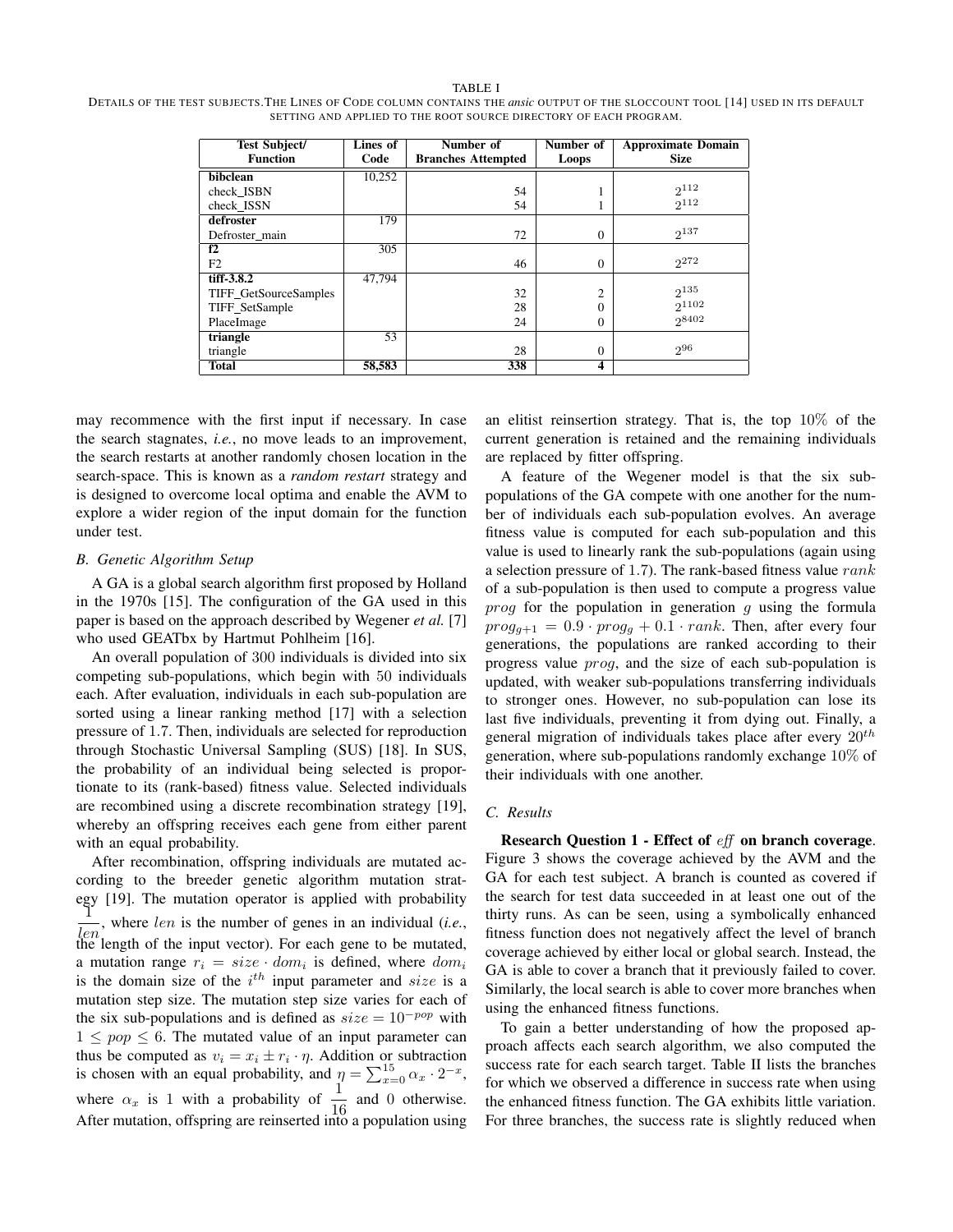using the enhanced fitness function. However, for five branches the success rate increases.

Compared to the GA, the enhanced fitness function has a bigger impact on the success rate of the AVM. For branches where we observed a difference, the trend is in an increase in success rate. Five branches stand out particularly because the AVM failed to find test data for these using the standard fitness function. With the enhanced fitness function, the search was able to find the required test data in all of the 30 runs. The effect of the enhanced fitness function is not always beneficial though; for example branches in the function F2 from Daimler are covered with a reduced success rate. This function is interesting because some if statements check if a subtraction operation (on operands of type short int) resulted in an over- or underflow. For example, for one branch where the enhanced fitness function performed worse than the standard fitness function, the path distance measure is computed using the path condition  $\langle V11 \rangle 0 \wedge V9 < 0 \wedge (V11 - V9) < 0$ . The conjuncts of the path condition correspond to three nested if statements in the original code. When the path distance is computed, the first two conjuncts *pull* into the opposite direction of the last conjunct. That is, as the branch distance for the first two conjuncts converges towards 0, the branch distance for the third conjunct increases until an overflow occurs. The standard fitness function, which optimizes each of the conjuncts in turn, does not appear to suffer from this problem and is able to reliably find the required test data. All cases where the enhanced fitness function did worse than the standard fitness function for F2 were in code that checks for over- or underflow errors.

Research Question 2 - Effect of *eff* on efficiency. The results support the hypothesis that enhancing the fitness function with information gathered from symbolic execution can reduce the number of fitness evaluations required to cover a branch. Details of the average number of fitness evaluations required by each search technique are given in Table III.

The trend for the GA is to require fewer fitness evaluations with the enhanced fitness function. This difference is particularly visible for three functions, where we observed more than a 25% reduction in fitness computations. However, there is again one case (PlaceImage from  $\text{tff-3.8.2}$ ) where we see a small increase in the number of fitness evaluations.

As with the success rates, the AVM benefits more from the enhanced fitness function than the GA. Four functions require fewer than 50% of the fitness evaluations compared to the standard fitness function. This is not surprising since all these functions contain branches for which the AVM failed to find test data using the standard fitness function, but for which it achieved a 100% success rate using the enhanced fitness function. Conversely, the AVM uses more fitness evaluations with the enhanced fitness function for F2, because branches are covered with a lower success rate, and each failed search results in 100, 000 fitness evaluations.

To see if the differences in efficiency for the GA and the AVM are statistically significant, we used the statistical tool



*Branch coverage with the Genetic Algorithm*



*Branch coverage with the Alternating Variable Method*

Fig. 3. This Figure shows the branch coverage achieved by the Genetic Algorithm (top) and the Alternating Variable Method (bottom) when using the standard and enhanced fitness functions. The graphs confirm that symbolically enhanced fitness functions are equally or more effective than the standard fitness functions.

R [20] to perform a paired, one-sided Wilcoxon signed rank test with continuity correction and specified an alpha level of 0.01. For both the GA and AVM we obtained a  $p$  value of  $2.2 \times 10^{-16}$ . This p value indicates that the difference in the number of fitness evaluations required by each search algorithm is statistically significant ( $p \leq \alpha$ ).

Finally, we also recorded the time taken to perform the upfront static analysis required by the enhanced fitness function. To obtain a reasonable sample pool we repeated this analysis 30 times for each function. The average analysis times, alongside standard deviation are recorded in Table IV.

Loops often result in path explosion, even when only a single loop unrolling is performed. Thus, the analysis takes longer for functions containing one or more loops. Note that the symbolic analysis is performed once per function and can be re-used by a search algorithm for all branches contained within that function. Therefore, compared to the overall execution time of the test data generation algorithms, we consider the analysis times reported in this paper as acceptable. Future work might investigate how we can make the static analysis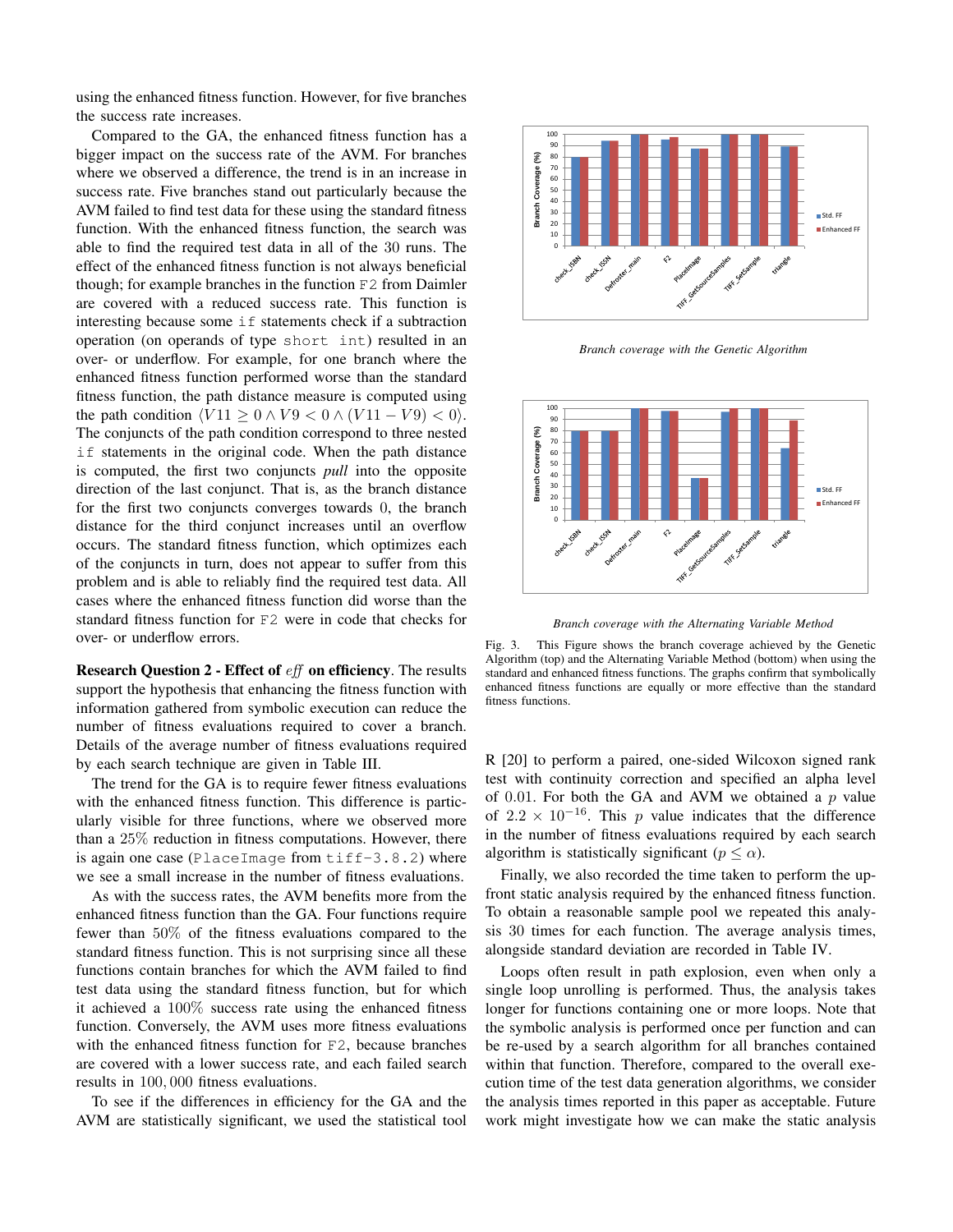# TABLE II

| DIFFERENCE IN SUCCESS RATES WITH THE STANDARD FITNESS FUNCTION AND THE ENHANCED FITNESS FUNCTION. BRANCHES ARE ONLY LISTED IF |
|-------------------------------------------------------------------------------------------------------------------------------|
| THERE IS A DIFFERENCE FOR EITHER THE AVM OR GA.                                                                               |

| <b>Test Subject/</b>        |                                         |              |                                        |              |
|-----------------------------|-----------------------------------------|--------------|----------------------------------------|--------------|
| <b>Function (Branch ID)</b> | <b>AVM Standard/</b><br><b>Enhanced</b> |              | <b>GA</b> Standard/<br><b>Enhanced</b> |              |
|                             |                                         |              |                                        |              |
| bibclean                    |                                         |              |                                        |              |
| check ISSN (53T)            | $0\%$ / $0\%$                           | $(0\%)$      | 43.33% / 60.00%                        | $(+16.67\%)$ |
| check ISSN (55T)            | $0\%$ / $0\%$                           | $(0\%)$      | 16.67% / 66.67%                        | $(+50.00\%)$ |
| check ISSN (58T)            | $0\%$ / $0\%$                           | $(0\%)$      | 100% / 96.67%                          | $(-3.33\%)$  |
| check ISSN (58F)            | $0\%$ / $0\%$                           | $(0\%)$      | 100% / 76.67%                          | $(-23.33\%)$ |
| f2                          |                                         |              |                                        |              |
| F2(4T)                      | 100% / 53.33%                           | $(-46.67\%)$ | 100% / 100%                            | $(0\%)$      |
| F2(15T)                     | 100% / 46.67%                           | $(-53.33\%)$ | 100% / 100%                            | $(0\%)$      |
| F <sub>2</sub> (35T)        | 100% / 100%                             | $(0\%)$      | 100% / 96.67%                          | $(-3.33\%)$  |
| F2(43T)                     | 3.33% / 3.33%                           | $(0\%)$      | 0% / 6.67%                             | $(+6.67\%)$  |
| tiff-3.8.2                  |                                         |              |                                        |              |
| TIFF_GetSourceSamples (14T) | 6.67% / 100%                            | $(+93.33\%)$ | 100% / 100%                            | $(0\%)$      |
| TIFF_GetSourceSamples (17T) | 0\% / 100\%                             | $(+100\%)$   | 100% / 100%                            | $(0\%)$      |
| TIFF_GetSourceSamples (20T) | 10.00% / 100%                           | $(+90.00\%)$ | 100% / 100%                            | $(0\%)$      |
| TIFF_GetSourceSamples (23T) | 10.00% / 100%                           | $(+90.00\%)$ | 100% / 100%                            | $(0\%)$      |
| TIFF GetSourceSamples (26T) | 13.33% / 100%                           | $(+86.67\%)$ | 100% / 100%                            | $(0\%)$      |
| TIFF GetSourceSamples (29T) | 16.67% / 100%                           | $(+83.33\%)$ | 100% / 100%                            | $(0\%)$      |
| TIFF GetSourceSamples (32T) | 23.33% / 100%                           | $(+76.67\%)$ | 100% / 100%                            | $(0\%)$      |
| TIFF_SetSample (2T)         | 13.33% / 100%                           | $(+86.67\%)$ | 100% / 100%                            | $(0\%)$      |
| TIFF_SetSample (5T)         | 13.33% / 100%                           | $(+86.67\%)$ | 100% / 100%                            | $(0\%)$      |
| TIFF_SetSample (8T)         | 13.33% / 100%                           | $(+86.67\%)$ | 100% / 100%                            | $(0\%)$      |
| TIFF_SetSample (11T)        | 26.67% / 100%                           | $(+73.33\%)$ | 100% / 100%                            | $(0\%)$      |
| TIFF_SetSample (14T)        | 13.33% / 100%                           | $(+86.67\%)$ | 100% / 100%                            | $(0\%)$      |
| TIFF_SetSample (17T)        | 20.00% / 100%                           | $(+80.00\%)$ | 100% / 100%                            | $(0\%)$      |
| TIFF_SetSample (20T)        | 23.33% / 100%                           | $(+76.67\%)$ | 100% / 100%                            | $(0\%)$      |
| triangle                    |                                         |              |                                        |              |
| triangle $(14T)$            | 0% / 100%                               | $(+100\%)$   | 100% / 100%                            | $(0\%)$      |
| triangle (15T)              | 0%/93.33%                               | $(+93.33\%)$ | 100% / 100%                            | $(0\%)$      |
| triangle $(15F)$            | 0\% / 100\%                             | $(+100\%)$   | 96.67% / 100%                          | $(+3.33\%)$  |
| triangle $(17T)$            | 0%/100%                                 | $(+100\%)$   | 100% / 100%                            | $(0\%)$      |
| triangle (17F)              | 0% / 100%                               | $(+100\%)$   | 96.67% / 100%                          | $(+3.33\%)$  |
| triangle (19T)              | 0%/96.67%                               | $(+96.67\%)$ | 100% / 100%                            | $(0\%)$      |
| triangle $(21T)$            | 0%/96.67%                               | $(+96.67\%)$ | 100% / 100%                            | $(0\%)$      |

TABLE III

NORMALIZED AVERAGE FITNESS EVALUATIONS REQUIRED BY THE GA AND AVM USING THE STANDARD AND ENHANCED FITNESS FUNCTIONS.

| <b>Test Subject/</b>  | <b>AVM Standard/</b> |              | GA Standard/    |              |
|-----------------------|----------------------|--------------|-----------------|--------------|
| <b>Function</b>       | <b>Enhanced</b>      |              | <b>Enhanced</b> |              |
| <b>bibclean</b>       |                      |              |                 |              |
| check ISBN            | 100% / 99.99%        | $(-0.01\%)$  | 100% / 99.99%   | $(-0.01\%)$  |
| check ISSN            | 100% / 99.98%        | $(-0.02\%)$  | 100% / 93.71%   | $(-6.29\%)$  |
| defroster             |                      |              |                 |              |
| Defroster main        | 100% / 99.57%        | $(-0.43\%)$  | 100% / 68.15%   | $(-31.85\%)$ |
| f2                    |                      |              |                 |              |
| F2                    | 100% / 157.44%       | $(+57.44\%)$ | 100% / 91.61%   | $(-8.39\%)$  |
| $t$ iff-3.8.2         |                      |              |                 |              |
| TIFF GetSourceSamples | 100% / 12.41%        | $(-87.59\%)$ | 100% / 73.05%   | $(-26.95\%)$ |
| TIFF SetSample        | 100% / 8.78%         | $(-91.22\%)$ | 100% / 73.87%   | $(-26.13\%)$ |
| PlaceImage            | 100% / 99.17%        | $(-0.83\%)$  | 100% / 100.53%  | $(+0.53\%)$  |
| triangle              |                      |              |                 |              |
| triangle              | 100% / 35.35%        | $(-64.65\%)$ | 100% / 98.79%   | $(-1.21\%)$  |

more efficient, for example by re-using symbolic information for nested branches.

# VI. THREATS TO VALIDITY

Naturally there are threats to validity in any empirical study such as this. The first issue to address is the threat to the *internal validity* of the experiments, *i.e.*, whether there has been a bias in the experimental design that could affect the obtained results.

One potential source of bias comes from the configuration of the algorithms used in the test data generation tool IGUANA. The settings for the GA and AVM were taken from previous studies [1], [21] that looked at generating branch adequate test data. Thus, they have been shown in the past to provide a good trade-off between effectiveness and efficiency.

Another potential source of bias comes from the inherent stochastic behaviour of the meta-heuristic search algorithms. The most reliable (and widely used) technique for overcom-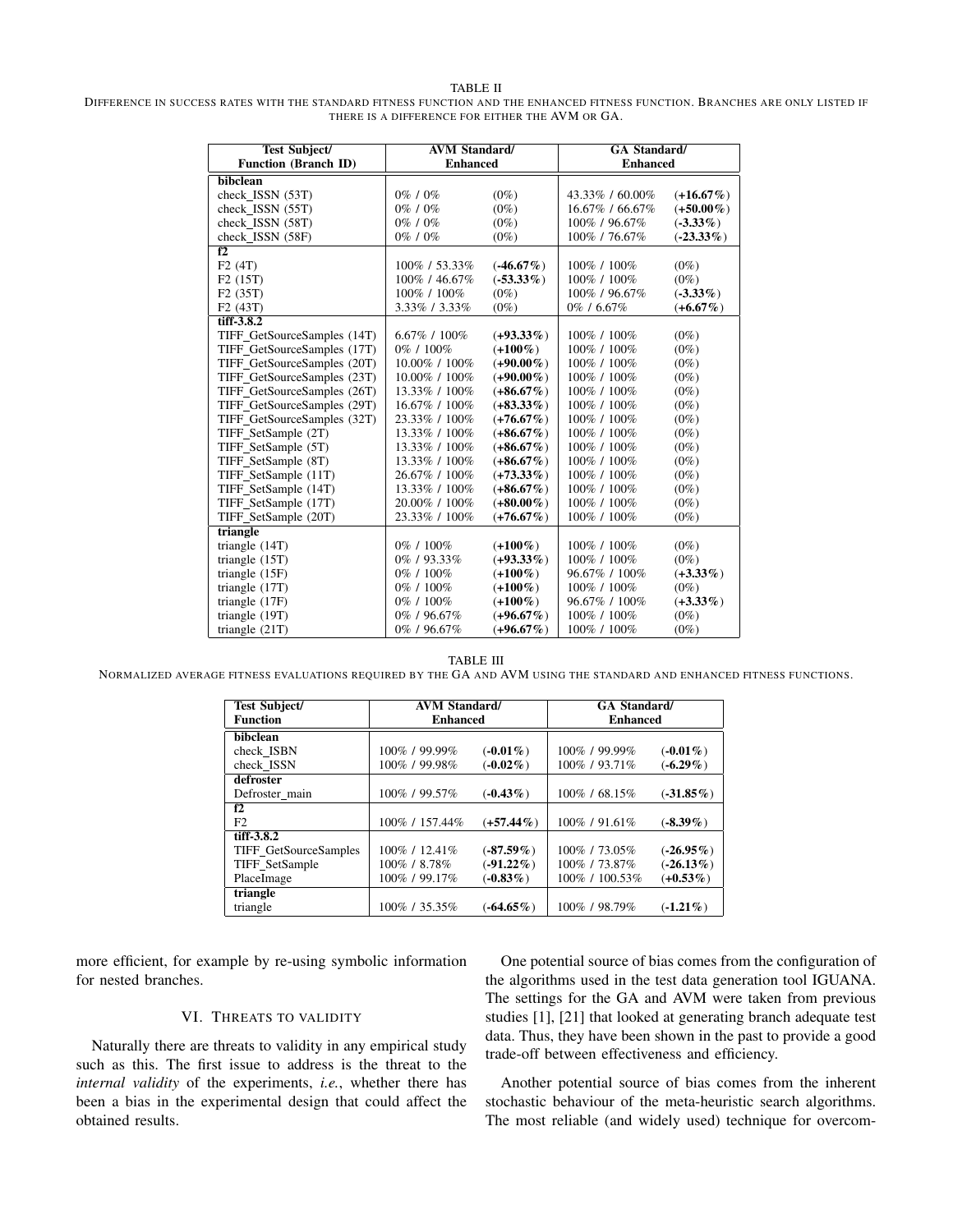#### TABLE IV

AVERAGE TIME (IN MILLISECONDS) TAKEN OVER 30 TRIALS TO PERFORM THE UP-FRONT STATIC ANALYSIS REQUIRED BY THE ENHANCED FITNESS FUNCTION. THE STANDARD DEVIATION IS SHOWN IN THE RIGHT MOST COLUMN.

| <b>Test Subject/</b>         | <b>Analysis Time(ms)</b> | (StdDev)   |
|------------------------------|--------------------------|------------|
| <b>Function</b>              |                          |            |
| bibclean                     |                          |            |
| check ISBN                   | 1,909,741.13             | (2,172.47) |
| check ISSN                   | 1,792,913.50             | (2,827.38) |
| defroster                    |                          |            |
| Defroster main               | 34,509.87                | (345.55)   |
| f2                           |                          |            |
| F <sub>2</sub>               | 318,279.23               | (431.68)   |
| tiff $3.8.2$                 |                          |            |
| <b>TIFF</b> GetSourceSamples | 516.514.23               | (878.52)   |
| TIFF SetSample               | 1.092.77                 | (12.22)    |
| PlaceImage                   | 956.43                   | (105.36)   |
| triangle                     |                          |            |
| triangle                     | 716.03                   | (6.24      |

ing this source of variability is to perform statistical tests using a sufficiently large sample of result data. In order to ensure a large sample size, experiments were repeated 30 times, providing a reasonable pool of data from which to draw observations, and ensuring sample means were normally distributed. To show that the enhanced fitness function is more efficient than the standard fitness function used in SBST, a test for a statistical significant difference in the sample means was performed. We used a one-sided, paired Wilcoxon signed rank test with the confidence level set at 99%.

A further source of bias includes the selection of the functions used in the empirical study, which could potentially affect its *external validity*, *i.e.*, the extent to which it is possible to generalize from the results obtained. The study draws upon code from real world programs, both from industrial production code and from open source. While we sampled a variety of programming styles and sources, we only considered functions from five programs. Therefore caution is required before making any claims as to whether these results would be observed on other functions. Instead, the results reported herein should only be seen to provide some initial intuition and a larger study is required to validate or refute our findings.

#### VII. RELATED WORK

The present paper is the first to develop an amended form of symbolic execution for SBST. Previous work on developing symbolic execution as a practical means of improving automated testing focussed on constraint based testing techniques, leading to the development of the very active field now known as 'Dynamic Symbolic Execution' (DSE). This field began with the seminal work by Godefroid *et al.* [11] on Directed Automated Random Testing (DART), which combined symbolic execution with random testing. Since then a number of authors have followed this approach, which is sometimes referred to as 'concolic testing' [22] as well as DSE [23], [11], [24].

DSE and SBST have developed as separate schools of thought in automated software testing, each with their own

advantages and disadvantages. The introduction of Dynamic Symbolic Execution creates a significant step forward in the development of previous constraint based approaches to automated test data generation, on which DSE builds.

Our introduction of partial symbolic execution as a means of augmenting SBST seeks to provide a similar impetus to SBST research. Like DSE, we augment an existing test automation technique with a form of symbolic execution and like DSE, we need to amend traditional symbolic execution to ameliorate its problems. However, DSE performs a complete symbolic execution, sometimes using concrete values in place of symbolic values, whereas our approach does not use concrete values, but retains the symbolic nature of symbolic execution. Rather than performing a complete symbolic execution, we perform a localised or 'partial' symbolic computation and use approximation to overcome the problems of static symbolic execution.

Majumdar and Sen [25] were the first to use random testing as a means to increase code coverage when combined with DSE. A random search is used to explore the state space of a program, while DSE is used to provide a locally exhaustive exploration from the points reached by the random search.

The first authors to propose a combination of SBST and DSE were Inkumsah and Xie [26] with the EVACON framework. Their framework targets test data generation for object oriented code written in JAVA and uses two existing tools: eToc [27], an evolutionary test data generation tool, and jCUTE [28], a DSE tool. Method sequences putting the class containing the method under test into specific states, are constructed by eToc. Then, jCUTE is used to maximize code coverage of a given method sequence by generating values for the sequences' input parameters. The method sequences with optimized parameter values are then passed back to eToc for further optimization.

More recently, Lakhotia *et al.* [29] investigated a combination of SBST and DSE in order to improve DSE's ability to handle constraints over floating point variables. Their work integrated the AVM, also used in this paper, and Evolution Strategies into Pex [24], a DSE tool for .NET.

Lakhotia *et al.* [30] also proposed a combination of symbolic execution with search in order to improve SBST. Inspired by the work on CUTE [22], they use symbolic execution to extend and improve the AVM for pointer inputs.

The work presented in this paper differs from all previous work in that it is the first to consider symbolic execution in order to improve a fitness function used in SBST. A benefit of this approach lies in its generality; it may be used with any search algorithm. Furthermore, the enhanced fitness function does not require a constraint solver, despite making use of symbolic execution techniques. This is an advantage when testing code that contains floating point computations or calls to system libraries.

# VIII. CONCLUSION

This paper has introduced and evaluated a symbolic searchbased software testing approach for the branch coverage test